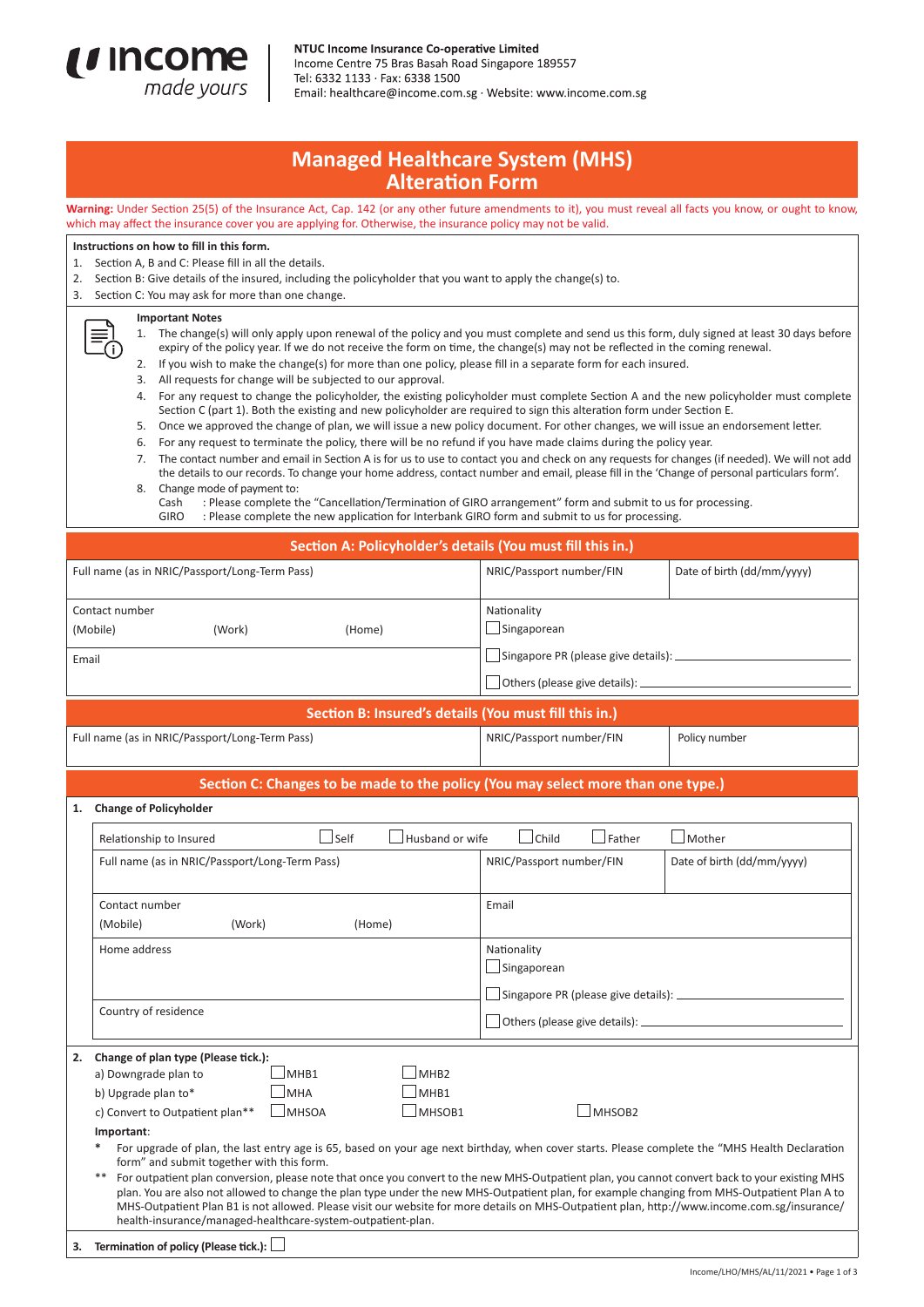## **Section D: Personal Data Use Statement**

By providing the information and submitting this application or transaction, I/we consent and agree to NTUC Income Insurance Co-operative Limited ("Income"), its representatives, agents, relevant third parties (referred to in Income's Privacy Policy at https://www.income.com.sg/privacy-policy), Income's appointed insurance intermediaries and their respective third party service providers and representatives (collectively "Income Parties") to collect, use, and disclose any personal data in this form or obtained from other sources, including existing personal data provided, any future updates and subsequent information on my/our health or financial situation (collectively "personal data") for the purposes of processing and administering my/our insurance application or transaction, managing my/our relationship and policies with Income including providing me/us with financial advice/ financial planning services, sending me/us corporate communication and information on products and/or services related to my/our ongoing relationship with Income, conducting research and data analytics, and in the manner and for other purposes described in Income's Privacy Policy.

Where the personal data of another person(s) (for example, personal data of the insured person, my family, employee, payee/payer or beneficiary) is provided by me/us (whether in this or subsequent submissions) or from other sources to Income Parties, I/we represent and warrant that:

- I/we have obtained their consent for the collection, use and disclosure of their personal data; and
- I am/we are authorised to give any authorisation and approval on their behalf
- for the purposes as set out in this Personal Data Use Statement.

## **Section E: Declaration**

1. I cannot alter any of the wordings in this application form. Any attempt to do so will have no effect.

- 2. I wish to change the above policy according to the above request(s). I understand and agree that the changes:
	- a. are subject to Income's underwriting and acceptance;
	- b. If accepted, may be subject to terms, conditions and exclusions imposed by Income;
	- c. will take effect only when Income accepts and approves my request(s) and notifies me in writing of the effective date of the change(s); and if applicable to my request(s), provided that I have paid the premium in full.
- I agree to give you all significant and material information about my state of health from the date I signed this Alteration Form, up till the start of my altered policy that may influence your decision whether to accept or impose any further terms under the policy. This includes any facts I may not be sure is significant or material, and any information I have given to my advisor but was not included in this application. If I fail to give you the material information or misrepresent any such information, you may:
	- a. declare the policy as void from the start date of the altered policy;
	- b. end the policy and not pay any benefits; or
	- c. add extra terms and conditions to the policy.
- I declare that the answers given in this application are true, correct and complete. I accept full responsibility for them, whether written by me or by anyone else on my behalf. I have not withheld any information. If it is discovered later that I or the Insured suffer from a medical condition that is not disclosed in this form, I will not be entitled to rely on the defence that the information was disclosed for or in the records of other policies with you. I agree that this application and other written answers, statements, information or declarations I have made or which have been made on my behalf will form the basis of the contract of insurance between the policyholder and Income. If anything is untrue, incorrect or incomplete, the insurance policy will not be valid.
- 5. I have confirmed that I am not an undischarged bankrupt and no bankruptcy application (including any statutory order) or order has been made against me.
- 6. I agree that the policy is issued as a Singapore Policy and agree that the policy will be entered in the Register of the Singapore policies.
- 7. I confirm that I understand and agree to the collection, use and disclosure of my personal data as stated in "Personal Data Use Statement" above.
- 8. For the purpose of this application, I authorise, consent and agree to:
	- a. the medical source, insurance office, reinsurer, organisation to release to Income any medical or relevant information to do with me or the Insured whether Income accepts this application or not;
	- b. Income and its relevant third parties stated in Income's Privacy Policy to collect from, use and/or disclose to any medical source, insurance office, reinsurer, or organisation any medical or relevant information to do with me or the Insured; and
	- c. Income or any of its approved medical examiners or laboratories to perform the necessary medical assessment and tests for Income to underwrite and evaluate me or the Insured's health status or condition in relation to this application.
	- I agree that a copy of this authorisation is valid and binding as an original copy.
- 9. Where applicable, I further authorise, consent and agree to Income disclosing my personal data to the Government of Singapore and statutory boards and organisations approved by the Government of Singapore, for the purpose of determining my suitability and eligibility for public schemes (including, without limitation, schemes relating to healthcare, aged care, disability, social assistance, financial assistance, retirement, savings, insurance and/or disability insurance) when required.
- 10. This application is governed by and interpreted according to the laws of the Republic of Singapore.
- 11. A photographic copy is valid as an original copy.
- 12. I agree that if I or any #Relevant Person is found to be a +Prohibited Person:
	- a. Income is entitled not to accept this application; and
	- b. if any policy is issued, Income is entitled to end this policy, not pay any benefit or not allow any transaction, such as surrender and assignment, to be carried out under this policy. You will not refund any unutilised premium when this policy is ended.

Income's decision in every respect of the above will be final. I will inform Income immediately if there is any change in my or any Relevant Person's identity, status or identity documents.

- # Relevant Person includes insured, trustee, settlor, beneficiary, assignee, nominee, payee, mortgagee, financier of this application/policy, and in relation to an entity, its director, partner, manager, person having executive authority, authorised signatory, shareholder or beneficial owner.
- + Prohibited Person means a person or entity who is, or who is ^Related to a person or entity:
- i. subject to laws, regulations or sanctions administered by any inter-government, government, regulatory or law enforcement authorities of any country, which will prohibit or restrict you from providing insurance or carrying out any transaction under this policy, or
- ii. who is involved in any terrorist or illegal activities or placed on sanctions listing or issued with freezing order.
- Related includes relationships such as parent, step-parent, child, step-child, adopted child, spouse, sibling, step-sibling, adopted sibling, parentin-law, child-in-law, sibling-in-law, cousin, uncle, aunt, grandparents, niece, nephew, grandchild, employee, employer, associate, parent company, subsidiary and shareholder.